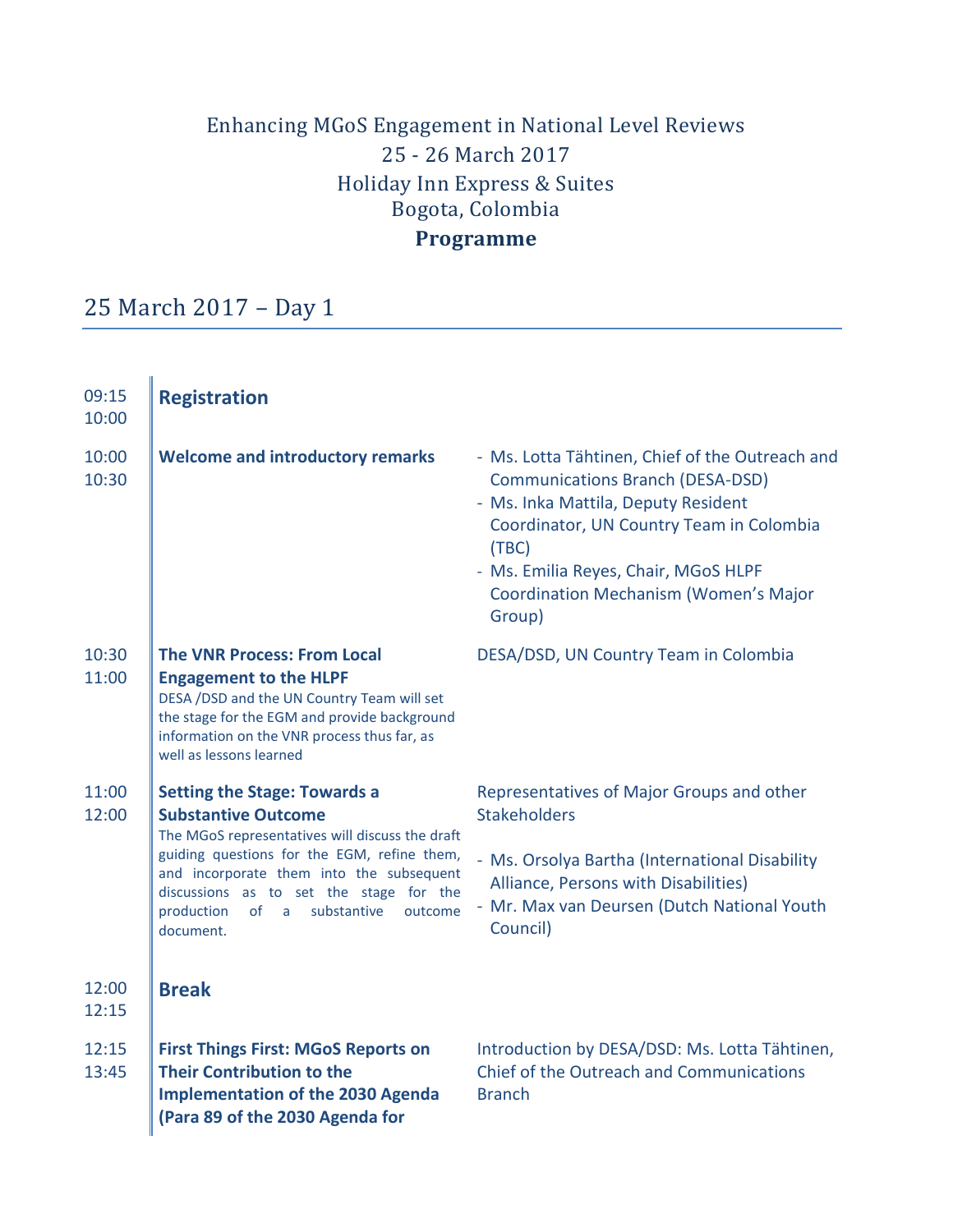### **Sustainable Development)**

The MGoS representatives will have an opportunity to provide updates on how they are formulating their implementation reports for the HLPF, as well as plans for presenting them at the forum, as referenced in paragraph 89 of the 2030 Agenda.

#### 13:45 **Lunch Break**

### 15:00

#### 15:00 17:00 **Getting down to Business: The MGoS Experience in the 2016 VNRs**

The MGoS representatives with experiences from the 2016 VNR process can describe their engagement, explain challenges faced, and present best practices and advice going forward.

A Q&A and discussion portion of the session will help clarify the presentations and increase learning.

17:00 17:30 **Summary of the Day and Preparation for Day 2**

> The rapporteurs, together with DESA/DSD, can present a summary of the day, as well as a wrap-up, in preparation for day 2 of the EGM.

Moderators:

- Ms. Arelys Bellorini, UN Representative, World Vision International
- Ms. Mabel Bianco, Fundacion para estudio e Investigación de la Mujer- FEIM- and NGO CSW LAC (Women's Major Group)

Moderator: Ms. Elena Dal Bó, Inclusion International (Persons with Disabilities)

### **Speakers**

- Mr. Dean Lermen, Unión Latinoamericana de Ciegos (Persons with Disabilities)
- Mr. Saul Zenteno, DRR Working Group (Major Group of Children and Youth)
- Mr. Sena Alouka Jeunes Volontaires pour l'Environnement (Together 2030)
- Mr. Nicolas Sautejeau, Asociación Chilena de ONG ACCION (NGOMG)

Ms. Emilia Reyes and rapporteurs

## 26 March 2017 – Day 2

| 09:00<br>09:15 | <b>Registration</b>                                                                                                                                                     |                                                                                                                                                                                                       |
|----------------|-------------------------------------------------------------------------------------------------------------------------------------------------------------------------|-------------------------------------------------------------------------------------------------------------------------------------------------------------------------------------------------------|
| 09:15<br>10:00 | <b>Opening Session and Quick Refresh</b><br>This session will allow any outstanding<br>questions from the previous day to be<br>answered and set the stage for the day. | - Ms. Lotta Tähtinen, Chief of the Outreach and<br><b>Communications Branch (DESA-DSD)</b><br>Reyes, Chair,<br>- Ms. Emilia<br>MGoS<br><b>HLPF</b><br>Coordination Mechanism (Women's Major<br>Group) |
| 10:00<br>12:00 | <b>Peer Learning: MGoS at the Forefront</b><br>of Implementation                                                                                                        | <b>MGoS</b> representatives                                                                                                                                                                           |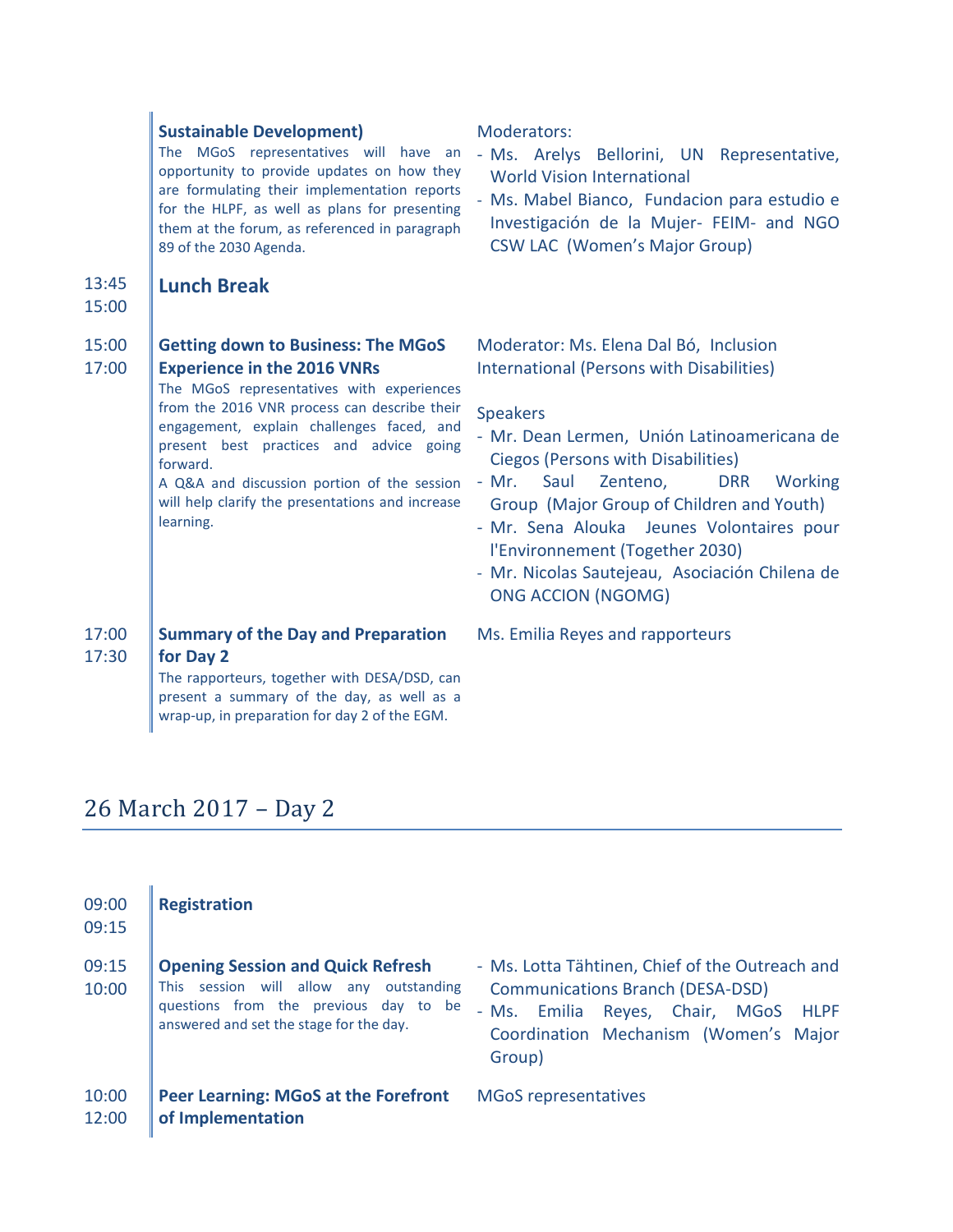This session will allow each MGoS representative to share a maximum of **THREE** substantial best practices and/or initiatives in terms of their work and collaboration with governments and other stakeholders around national reviews. Each constituency should come prepared with this information and should be able to quickly, clearly, and succinctly state these best practices and/or initiatives and any related challenges as a basis for ongoing discussion throughout the EGM. Each one of these best practices and/or initiatives should be illustrated with an example from the ground as to make it more tangible.

12:00 12:15

### 12:15 **Exchange with Governments:**

### 13:30 **Partnerships for Implementation and Follow-up**

**Break**

Government representatives present at the Partners for Review meeting will share best practices, opportunities, and challenges from their own experiences working with stakeholders around the national review process. An open dialogue can ensue after initial presentations.

Moderator: Ms. Emilia Reyes, Chair, MGoS HLPF Coordination Mechanism (Women's Major Group)

- Mr. Victor Alegria, Director of Sustainable Development (Ministry of Agriculture, Fisheries, Forestry, the Environment, Sustainable Development and Immigration, Belize)
- Mr. Karma Sonam Tshosar, Chief of Division Social and Humanitarian Division, Multilateral Department (Ministry of Foreign Affairs, Bhutan)
- Ms. Danaë Daal, Senior Legal Advisor (Directorate of Foreign Relations, Curaçao)
- Ms. Maria Alejandra Angel Morales, Social Development Specialist (Guatemalan Secretariat for Planning and Programming of the Presidency)
- Ms. Maysa'a Shaqaqha, Project Engineer (Ministry of Planning and International Cooperation, Jordan)
- Ms. Maureen Tumusiime Bakunzi (Assistant Commissioner, Uganda)

#### 13:30 **Lunch Break**

15:00

- 15:00 **Effective Partnerships for Greatest**
- 17:00 **Impact: MGoS Protagonists for Indivisible Agenda (small groups session)**

The idea is to break the larger group into two smaller groups where each would formulate

### Facilitators:

- Mr. John Romano, TAP Network
- Mr. Claudio Fernandes, Gestos (FFD CSO Group)
- Ms. Rozita Singh, Economic Faculty